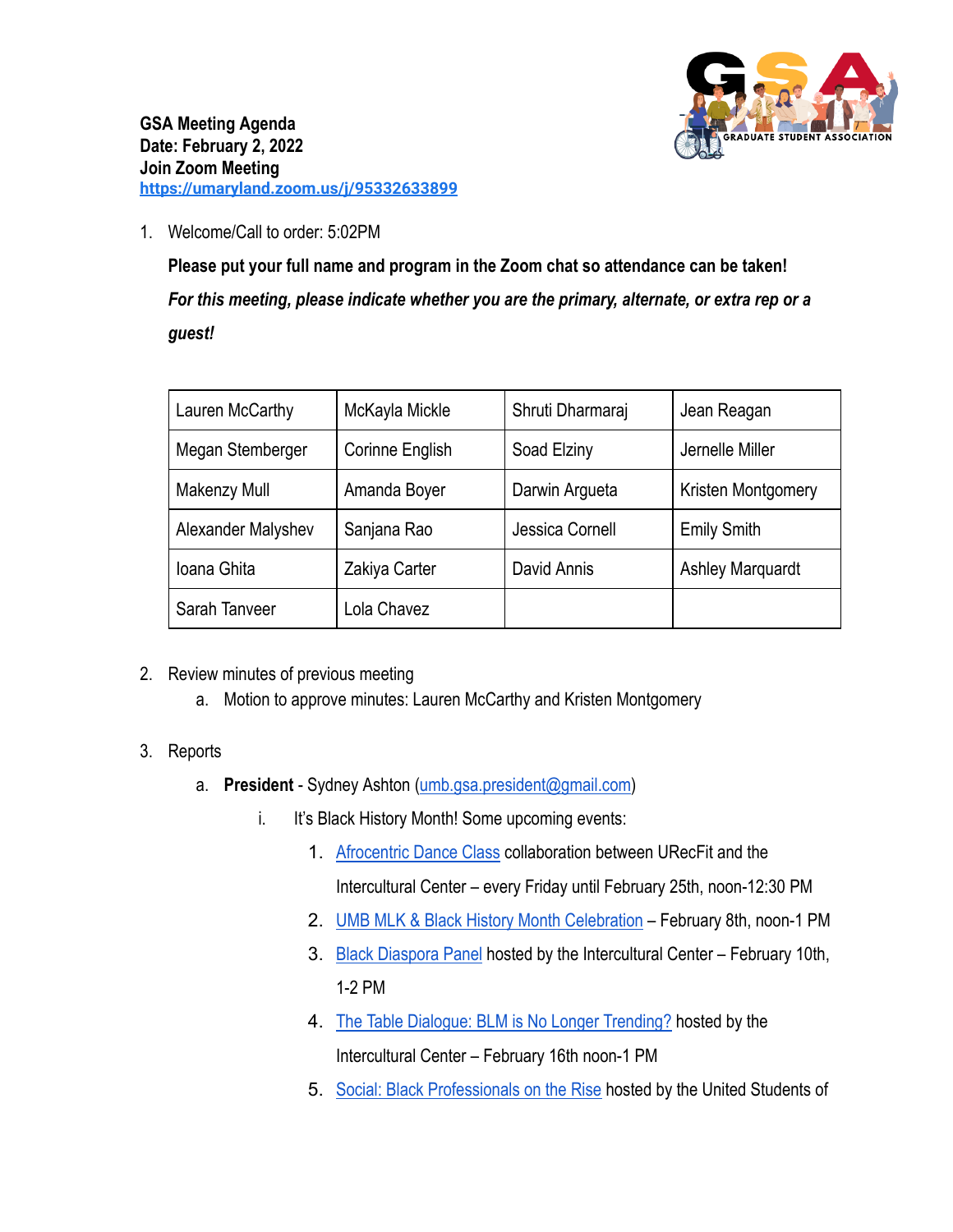African Descent and the Intercultural Center – February 23rd, 7-9 PM

- 6. [What is Anti-Blackness?](https://calendar.umaryland.edu/?month=01&day=31&year=2022&view=fulltext&id=d.en.563354×tamp=1645725600&) hosted by the Intercultural Center February 24th, 1-2:30 PM
- ii. New quarantine guidelines for students who have received the booster (or received an original dose within the last 6 months or were COVID-poistive in the last 90 days)
	- 1. <https://www.umaryland.edu/coronavirus/hotline/guide/>
	- 2. No need to quarantine if testing is available
	- 3. If household exposure:
		- a. PCR test every 3-4 days for 17 days OR rapid antigen tests on days 2, 3, 4, 6, 8, 10, 12 and 14
			- i. If no tests available, quarantine for 10 days
		- b. Self-monitor symptoms and temperature
	- 4. If non-household exposure (or the person in the house can isolate):
		- a. PCR test on day 3 or 4 and on day 6 or 7 OR rapid antigen tests on days 2, 3, 4 and 6
			- i. If no tests are available, quarantine for 5 days
- iii. New COVID-19 testing location opened up last week
	- 1. University of Maryland Medical Center (UMMC) Modular Care Unit, atop the Paca-Pratt parking lot, at 110 S. Paca St.
		- a. Queue set up along Lombard and Greene Streets
	- 2. Open daily 9 am 7 pm for free tests with no appointment needed
	- 3. Results should take 24-48 hours "in most cases"
	- 4. Has anyone visited this location yet and would like to share your experience?
- iv. URecFit is hosting two virtual Naloxone trainings led by the Baltimore City Health Department. Participants will be eligible to receive a NARCAN kit
	- 1. [February 16th, noon-1:30 PM](https://calendar.umaryland.edu/?month=01&day=31&year=2022&view=fulltext&id=d.en.564292×tamp=1645030800&)
	- 2. [February 22nd, 6-7:30 PM](https://calendar.umaryland.edu/?month=01&day=31&year=2022&view=fulltext&id=d.en.564303×tamp=1645570800&)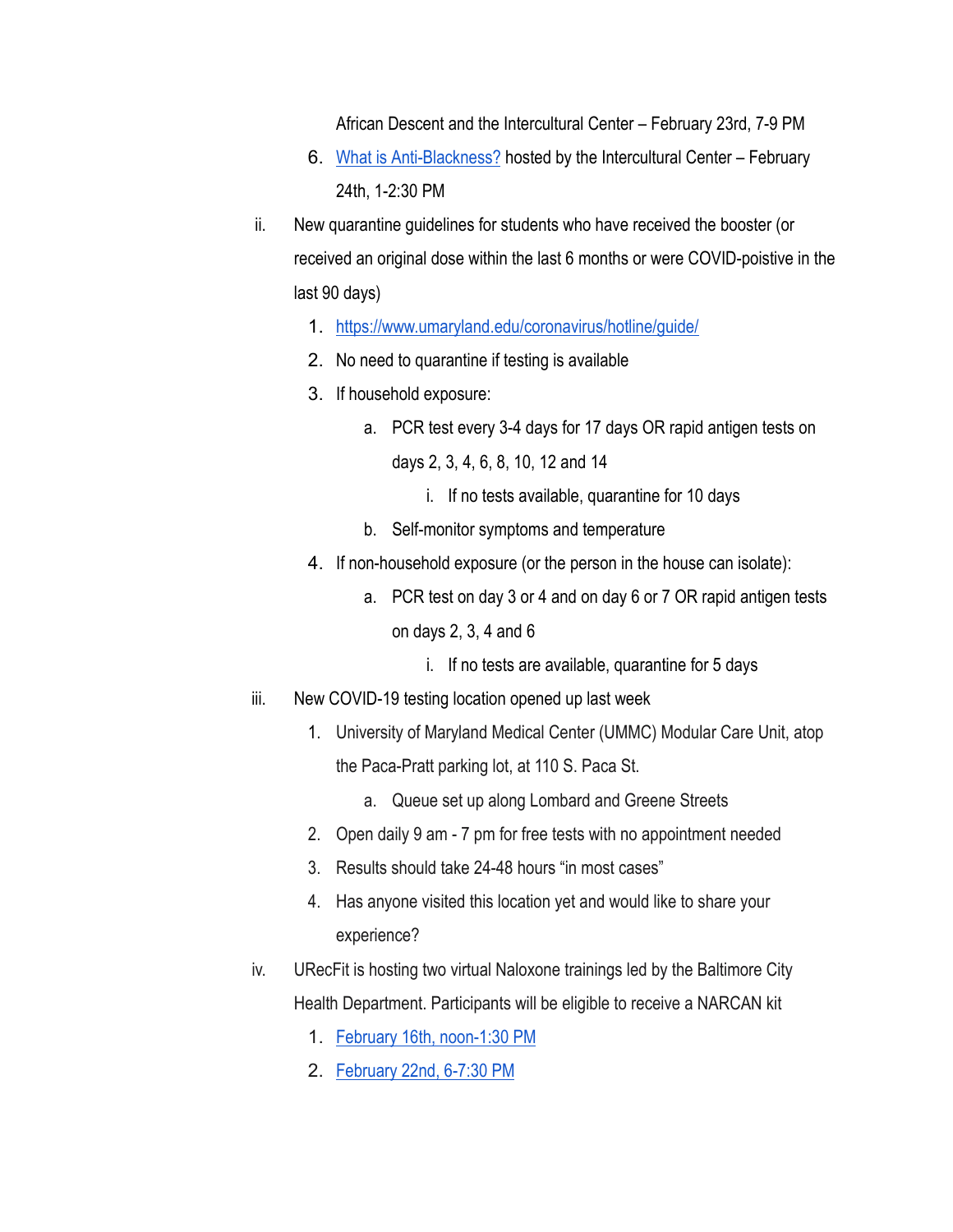- v. UMB COVID Hotline, Report Form & Guidance Town Halls
	- 1. [February 2nd, 5-6 PM](https://umaryland.zoom.us/meeting/register/tJEkf-yqqT0vGNGgbsZwte9HDg1LVVAT3U_j)
	- 2. [February 4th, 2-3 PM](https://umaryland.zoom.us/meeting/register/tJEocOyrpzgrGtK5FO9yviwGgtwK0xCIXpCz)
- vi. New travel award coming soon! Stay tuned!
- b. **Vice President** Rainer Butler (umb.gsa.vp@gmail.com)
	- i. Winter social!
		- 1. Went well! Realize we need to have probably double the amount of food and drinks than we think we need. Hope to have another sort of similar one mid-way through the semester.
		- 2. Need a new third rep to join the social committee. One graduated last semester
- c. **Treasurer** Gillian Mbambo (umb.gsa.treasurer@gmail.com)
	- i. GSA Balances:
		- 1. Checking account Balance is \$5089.61
			- a. I have requested a check from Celeste
		- 2. Venmo \$0 (transferred to the bank)
		- 3. Cashbox: \$2473
			- a. Minus \$80 for NOVA
			- b. \$2383
	- ii. Third Quarter Travel Award
		- 1. Congratulations to Lamia Mokeem, Kelly Rock, Raziyeh Baghi, Nikita Aggarwal and Ally Smith on your awards
		- 2. All checks have been mailed except Ally Smith (waiting for receipt)
	- iii. Pending Disbursements/reimbursements
		- 1. Travel Awards all mailed except one student
		- 2. NOVA check mailed to Zakiya
- d. **Secretary** Hadley Bryan (umb.gsa.sec@gmail.com)
	- i. Sign in- please put your name, email, program, and primary/alternate/extra rep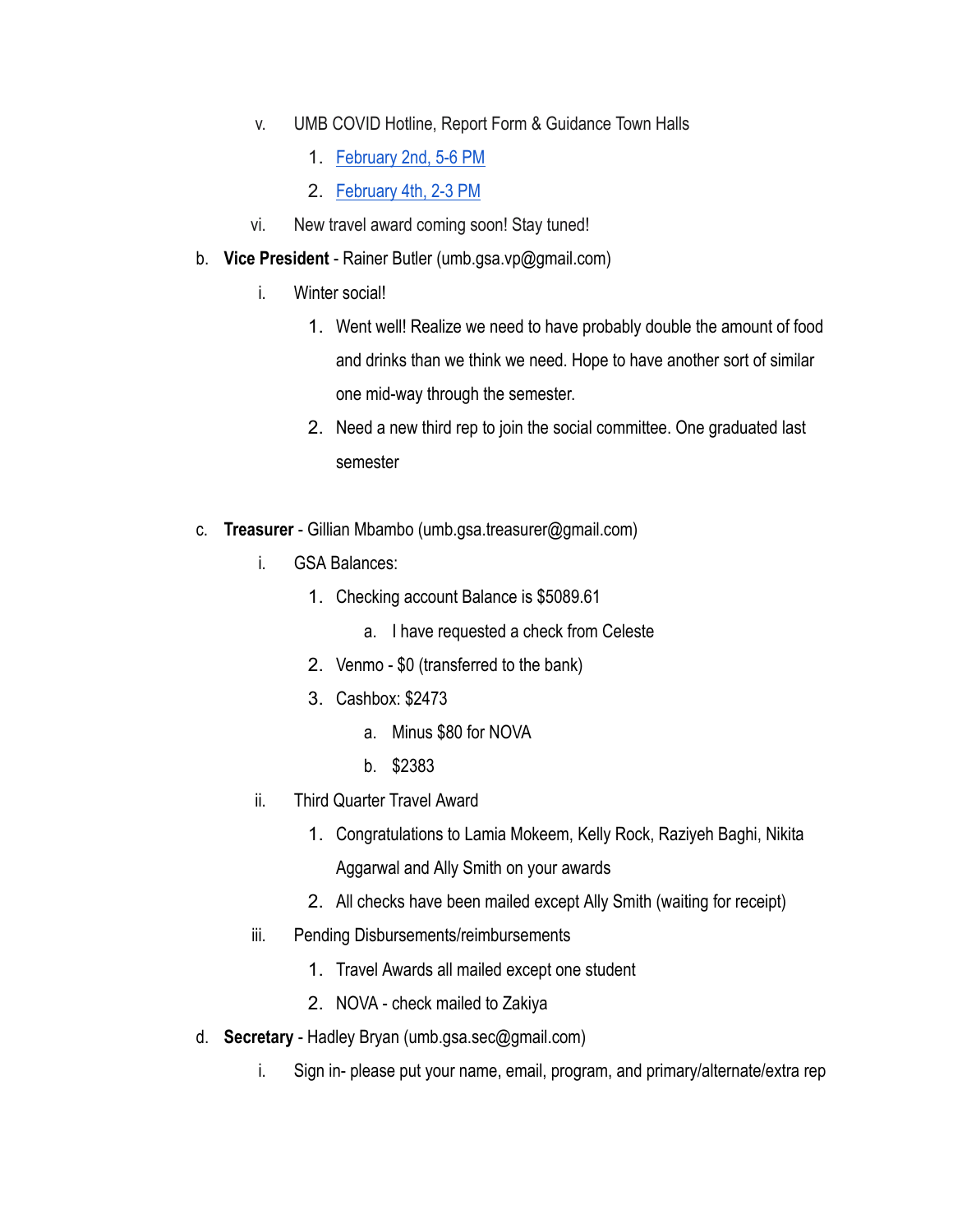in the chat!

- ii. GRC is planned for Friday, March 4th in person! RSVP via UMBengaged [here](https://cglink.me/2nF/r1449839) and complete the Wufoo form [here](https://umbforms.wufoo.com/forms/q19turri08lp67e/).
- iii. That also means the Advancement to Candidacy Ceremony is the afternoon of March 4th. Links to [UMBengaged](https://cglink.me/2nF/r1472704) and [Wufoo.](https://umbforms.wufoo.com/forms/q1kxzejx00uqu0p/)
- iv. Register for the MLK/Black History Month Event hosted by the DAC- Link to Elm with more info and registration [link](https://elm.umaryland.edu/announcements/Announcements-Content/MLK-and-Black-History-Month-Celebration-on-Feb-8-2022.php).
- v. [Register](https://clbs.wufoo.com/forms/mnobi7i07sigah/) for Critical Conversations Dialogue Program with the Intercultural **Center**
- vi. NAMI is hosting SeizingPsych for their virtual Journey Through Schizophrenia workshop. You can register via UMBengaged [here.](https://cglink.me/2nF/r1488053)
- vii. Fill out USGA Equity Committee's [Wufoo form](https://umbusgaequityofficers.wufoo.com/forms/z1nk693k1jygtrw/) on EDI concerns.
- e. **Grad Council Rep** Nikita Aggarwal (umb.gsa.gcrep@gmail.com)
	- i. Research award applications close
- f. **Public Relations** Jenn Kirk (umb.gsa.pro@gmail.com)
	- i. Volunteer Subcommittee: [Link to doodle poll for next](https://doodle.com/poll/f5hrk7r6f9pp8i65?utm_source=poll&utm_medium=link) sub-committee meeting
	- ii. Submit any stories or commentary for the grad gazette: <https://www.graduate.umaryland.edu/gsa/gazette/submit/>
	- iii. Communications subcommittee
		- 1. Still need GSA Rep support
		- 2. [Link to subcommittee sign-up sheet](https://docs.google.com/spreadsheets/d/1i0KLCGADcoN_xXXSZKCarf5cBUtkC6gA4Yb3Slvn7-0/edit#gid=2013564926)

#### g. **Meyerhoff**

- i. Still working on finding a new representative
- h. **NOVA**
	- i. NOVA is planning a Virtual Brain Trivia event which will take place on Thursday, February 17th – look out for more info soon as all graduate students will be invited!
- i. **Graduate School DEI Committee** Nikki Aggarwal
	- i. DEI pulse survey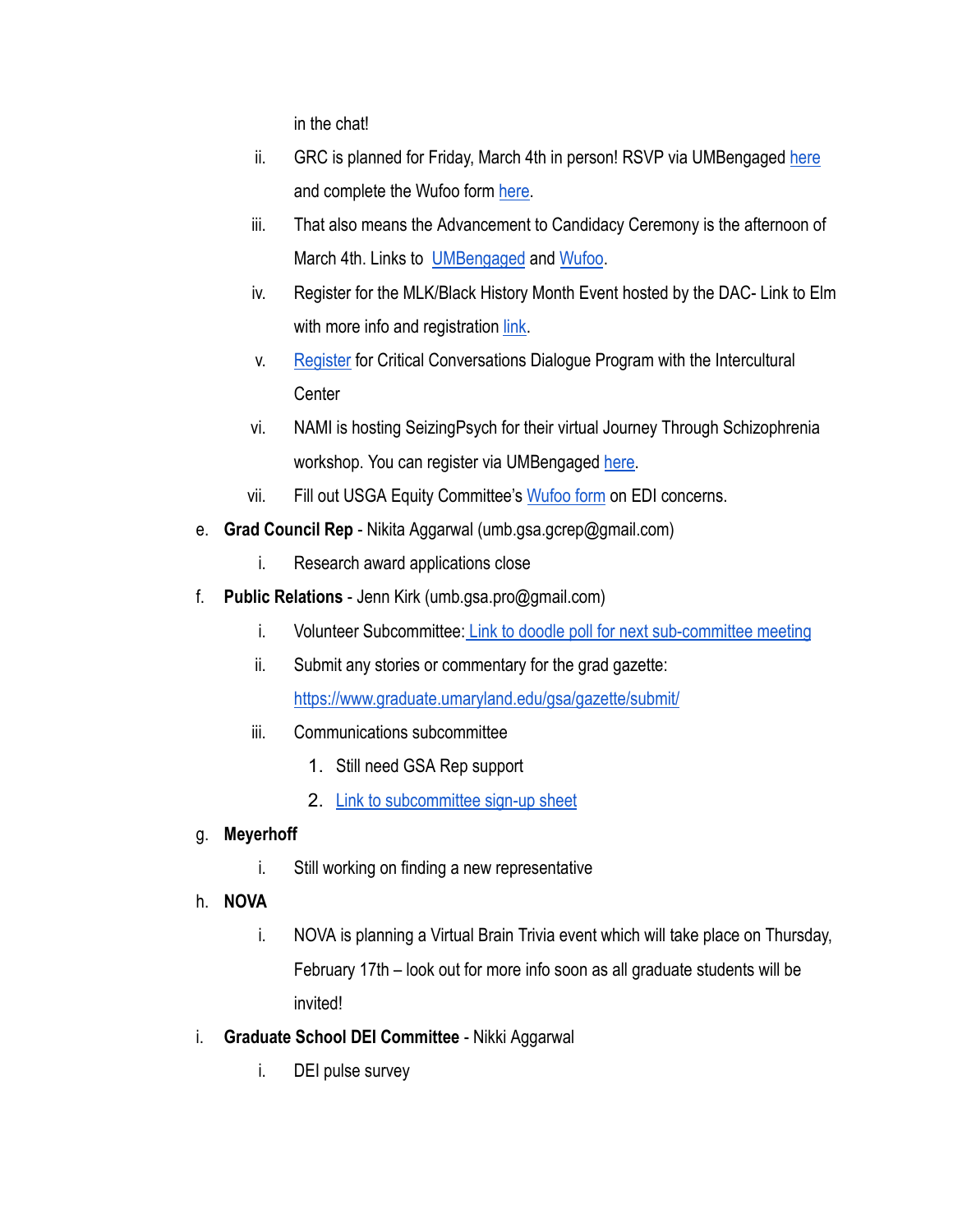ii. Currently GS DEI is working on the following goals-

Creating, cultivating and sustaining a welcome, supportive, and inclusive Graduate School culture.

> **Develop a culture of inclusion, belonging, equity, antiracism for all faculty, staff, and students, whatever their social or cultural identity happens to be.**

- 1. Assess inclusivity and belonging within the graduate school--Graduate School Climate Survey
- 2. Assess inclusivity and belonging within the graduate school--Graduate School Feedback Structure

**Promote a culture of inclusion, belonging, equity, antiracism for all faculty, staff, and students, whatever their social or cultural identity happens to be.**

3. Examine images and other representation of the GS to ensure they reflect contributions and values of a diverse group

**Ensure a culture of inclusion, belonging, equity, antiracism for all faculty, staff, and students, whatever their social or cultural identity happens to be.**

4. Create initiatives that build intercultural skills, knowledge and understanding

**Elevate important concerns identified by BIPOC, differently-abled, LGBTQ, and international students, staff, and faculty related to their experiences of equity and inclusion to higher levels where solutions can be created.**

- 5. Hold regular, facilitated conversations with students, staff, faculty to learn about their experiences with issues of equity, difference, and privilege across the graduate school.
- 6. Create a structure for collecting and reporting all issues and concerns, including discrimination, harassment, and mistreatment
- 7. Create accountability structure for creation and implementation of solutions
- 8. Develop a mechanism for transparency of concerns and solutions

iiii. EDI Chief Officer has asked to share our goals and recommendations on how we can be more intentional in integrating EDI throughout the structure and fabric of the graduate school, specifically within our own department/school.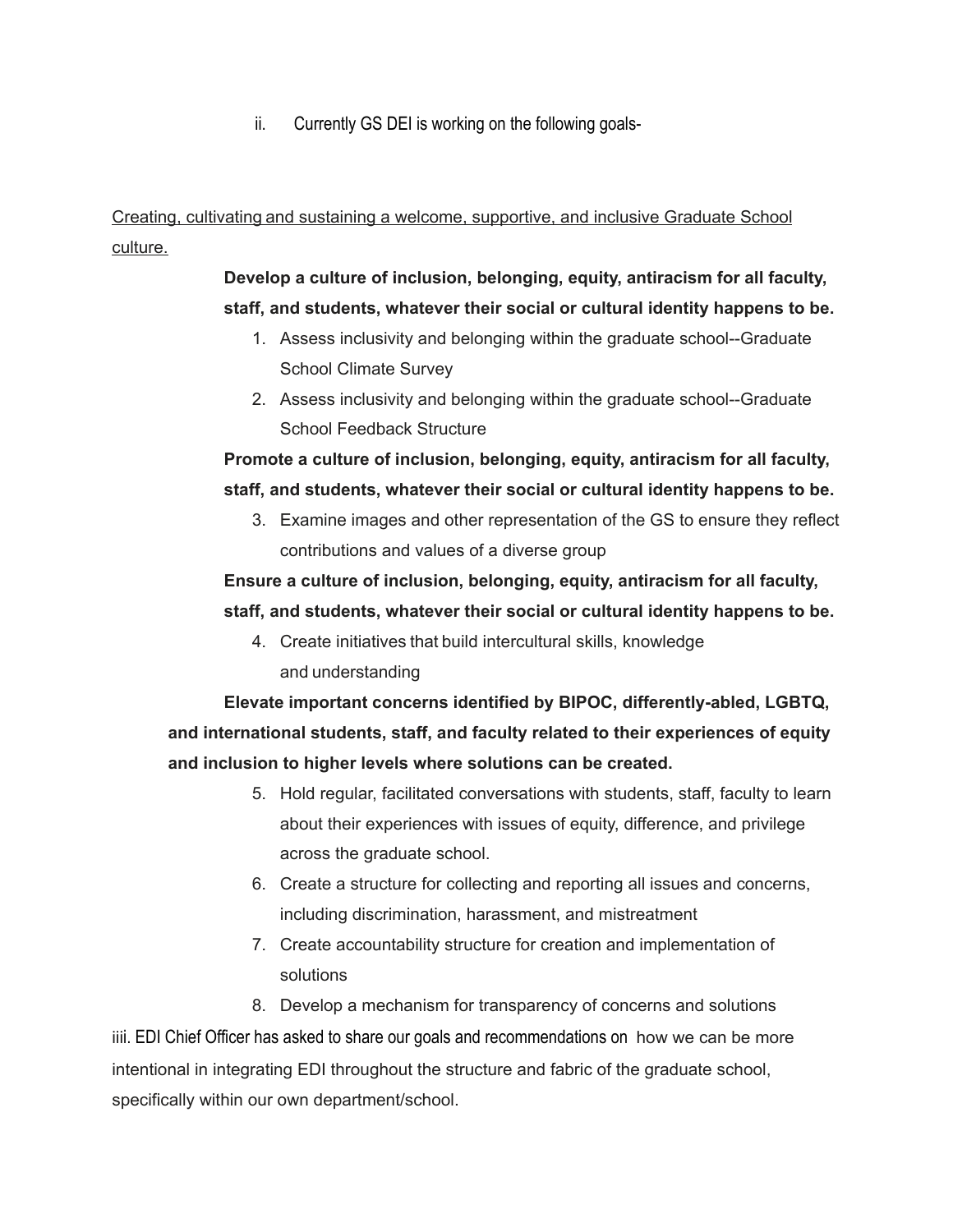[https://umaryland.az1.qualtrics.com/jfe/form/SV\\_5zrMbFm2yJGJtzg](https://umaryland.az1.qualtrics.com/jfe/form/SV_5zrMbFm2yJGJtzg)

Iii. DEI had finalised a Graduate school 5-year EDI strategic objectives

### j. **Program Rep Updates/Questions/Concerns**

- i. Financial aid office: 410-706-7347
	- Office was not responding, loans were not being dispersed, credits were not given properly so it looked like people will not enrolled

#### 4. Old Business:

- a. Old announcements
	- i. UMB Food Pantry is up & running! [Click here](https://clbs.wufoo.com/forms/m1r7ykdq15ixe54/) to place an order for pickup in the SMC Campus Center
	- ii. New GRID space is open in the HS/HSL library
- b. "Sense of belonging" and affiliation with the Graduate School
	- i. Brought your thoughts to the Graduate School Steering Committee and the company that is helping with this process, who is consulting with their research team. Updates to come on how this information is applied (thank you for sharing your thoughts!)
- c. Grammarly, the Writing Center and equity
	- i. Meeting with Isabell May and James Wright from the Writing Center this Friday to discuss their concerns with Grammarly and its potential usage at UMB
- 5. New Business:
	- a. Issues with UnitedHealthcare
		- i. While coverage for the spring semester should have begun 02/01/22, some students logged in to see that their insurance was "voided". It seems like it might be an issue with students who have both an @umaryland.edu and an @som.umaryland.edu email address–has anyone experienced this issue or are aware of any students in your program who did?
			- 1. You can log in to the new Gallagher dashboard to check your enrollment status here:

[https://go.gallagherstudent.com/Universities/Login?item=%2funiversities%](https://go.gallagherstudent.com/Universities/Login?item=%2funiversities%2funiversity-of-maryland-baltimore%2fhome%2fstudent%2fdashboard&user=extranet%5cAnonymous&site=GSH) [2funiversity-of-maryland-baltimore%2fhome%2fstudent%2fdashboard&us](https://go.gallagherstudent.com/Universities/Login?item=%2funiversities%2funiversity-of-maryland-baltimore%2fhome%2fstudent%2fdashboard&user=extranet%5cAnonymous&site=GSH) [er=extranet%5cAnonymous&site=GSH](https://go.gallagherstudent.com/Universities/Login?item=%2funiversities%2funiversity-of-maryland-baltimore%2fhome%2fstudent%2fdashboard&user=extranet%5cAnonymous&site=GSH)

- 2. Might be worth logging into your account ([www.uhcsr.com/MyAccount](https://r20.rs6.net/tn.jsp?f=001qo1-63X3PghyD_L0TJc8bGdbDbV7DfC0261joVCGITS8MjXabnPE8qx861C-jSlj3ueYPDJRt65H9ezW6CQ_B1iVmWKzniShFyxwW1VeQknWCn3cHs_cL6a0lWTqeuf4PbwLTKjSLPoEhVYP7LGdqxruD7trGQwr&c=7TqCoxqIX_thQZLstIGNjsQbtf_YG1sGKCOUx2tLdlGFsKE-9kPXTg==&ch=rCRru5fKkUPPkPqP94KQCMSThyw0zsmaSa2bIgCWq9QG7UBTj0ThPg==)) in the next few days to make sure you are covered! Email myself or any E-board member if you do encounter any issues
- 3. If you have any problems with Gallagher or UHC you can contact Meghan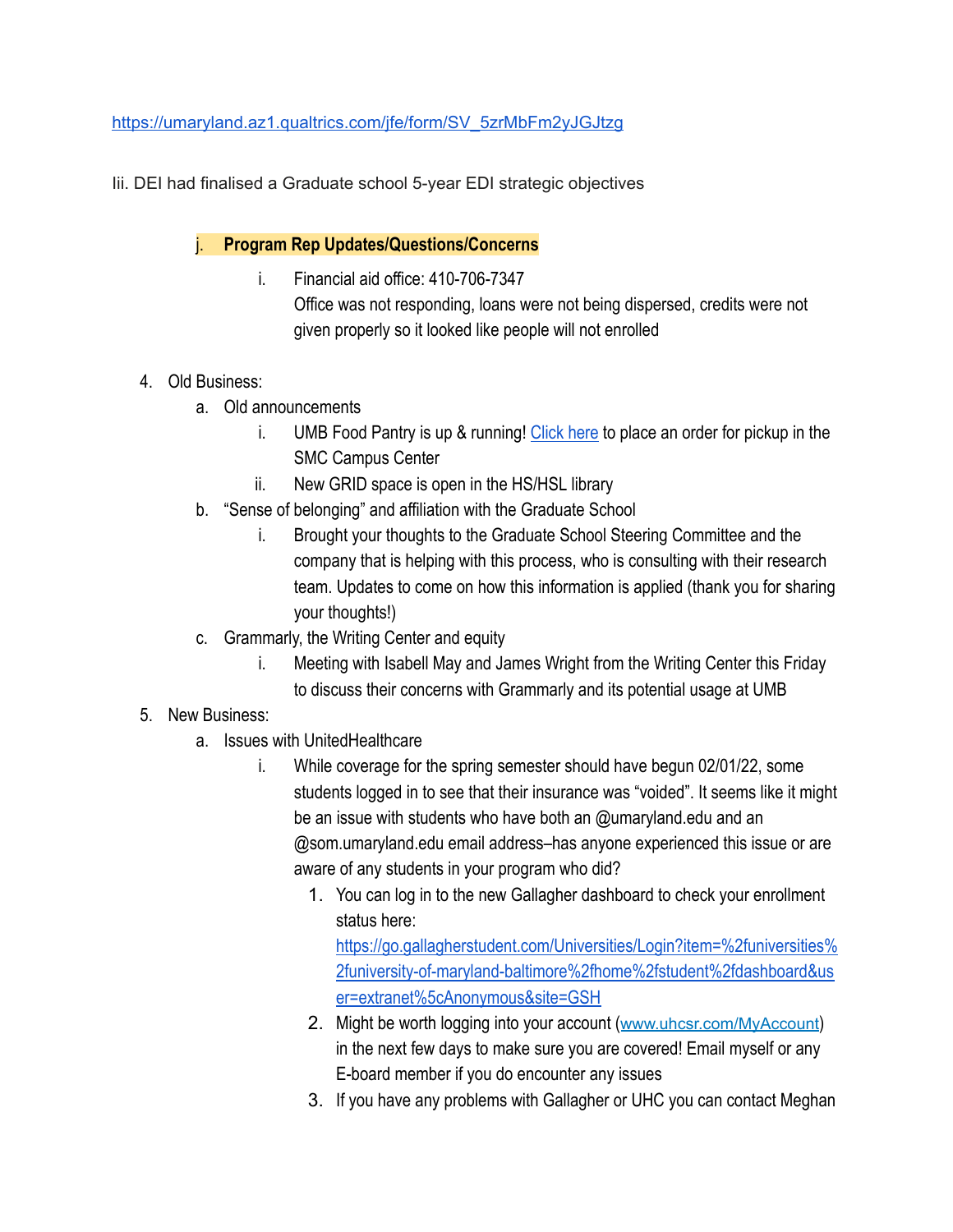Bruce-Bojo mbojo@umaryland.edu

- b. Collective bargaining rights for graduate assistants in the University System of Maryland (USM)
	- i. Nearly every year for the past ~decade, a bill is brought to the Maryland Senate that would grant collective bargaining rights to USM graduate students
	- ii. This year it was SB0118. If it passes, it would allow each university to individually pursue collective bargaining if they want (ie the bill does not implement collective bargaining, nor would one university pursuing this force all USM students to join the union)
		- 1. You can find more information about the bill and follow its progress [here](https://mgaleg.maryland.gov/mgawebsite/Legislation/Details/sb0118?ys=2022RS)
	- iii. This bill was heard in the Finance Committee last Thursday, 01/27. Some notes from discussion:
		- 1. Four USM administrators spoke in opposition of the bill
			- a. Patrick Hogan (Vice Chancellor for Governmental Relations for the USM), Steven Fetter (Dean of the Graduate School at College Park), David Ownby (Interim Dean of Graduate Studies at Towson) and Jennifer King Rice (Senior Vice President for Academic Affairs and Provost at College Park)
			- b. Their main arguments were:
				- i. Graduate students are students getting degrees, first and foremost; assistantships are "part of a student's education. It's not employment"
				- ii. Students work 20 hours/week (anything beyond 20 hours is "their own research") for typically 9 months a year (so the "full-time" equivalent of College Park's average stipend of \$23k is actually \$61k) and get benefits like health insurance, free tuition that is tax-exempt (worth \$22k annually) and stipends that are exempt from payroll taxes
				- iii. Have Meet & Confer process and other policies/processes (like formal grievance) to address concerns; these processes are "working" from the administrators' perspective (cited received many different types of concerns frequently; gave example of recent stipend raises across USM as proof)
				- iv. Collective bargaining would "fundamentally change" the mentoring relationship between student and faculty to an employer-employee relationship
				- v. Stipend is not a salary or a compensation for work, but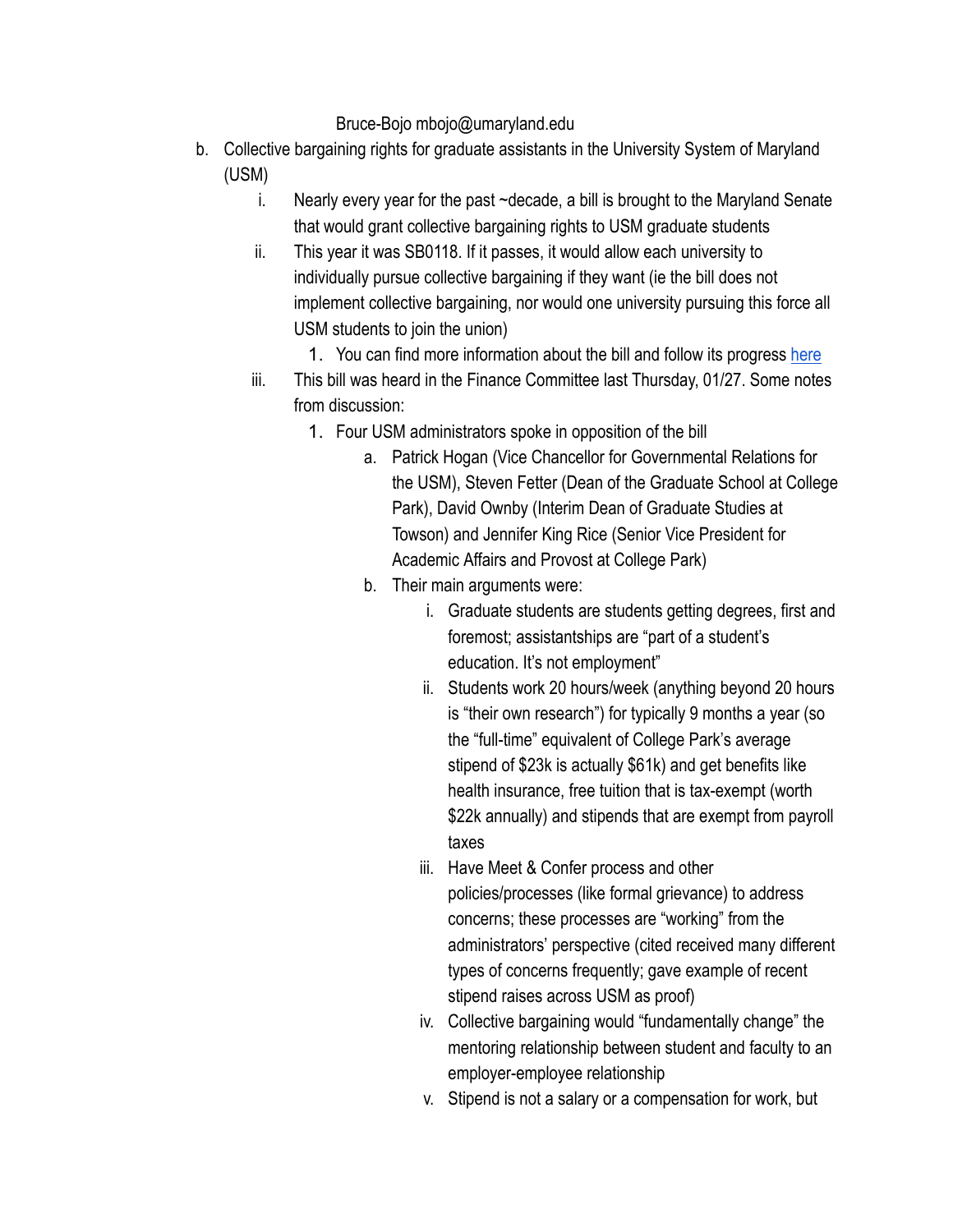rather is to "entice" students to seek education at a given institution; is just meant to cover the costs of education

- 2. One USM professor and one student representative were able to speak in favor of the bill
	- a. Professor Karin Rosemblatt at College Park and Simon Sheaff (representative from [Fearless Student Employees\)](https://terplink.umd.edu/organization/fearless-student-employees)
	- b. Main arguments:
		- i. Simon brought up and disputed some of the arguments from the USM at last year's hearing: said Meet & Confer is not universally "working" and the committee shouldn't trust the System's assertion that it is; collective bargaining is about more than just stipends; USM's own data shows that stipends are below the cost of attendance
		- ii. Dr. Rosemblatt said that if M&C were working, students wouldn't be living in poverty
		- iii. She said she spends more time helping students respond to their faculty mentor's unreasonable work demands than helping them with actual coursework/research
		- iv. Low stipends/unfair work demands make our institutions less competitive so we lose out on good candidates
		- v. Unions would not undermine the relationship between student and mentor and in fact could actually improve it since all parties would be fully aware of each other's (and their own) rights and responsibilities
- 3. Other notes:
	- a. Senator Ben Kramer, who introduced the bill, and Finance Committee Chair Delores Kelley were both clearly in favor of the bill and did call out these administrators for some of the things they said
	- b. Of the 14 university systems in the Big 10, five currently have collective bargaining arrangements with their graduate assistants: Rutgers, Michigan, Michigan State, Iowa and Illinois
	- c. Chair Kelley asked for additional documentation from the USM folks to support their claims (ie official offer letters, policies, etc.); stated that the committee is tired of hearing this come up every year and would like to reach a solution
	- d. There were dozens of additional written testimonies (especially from students) as well as a petition that the committee has to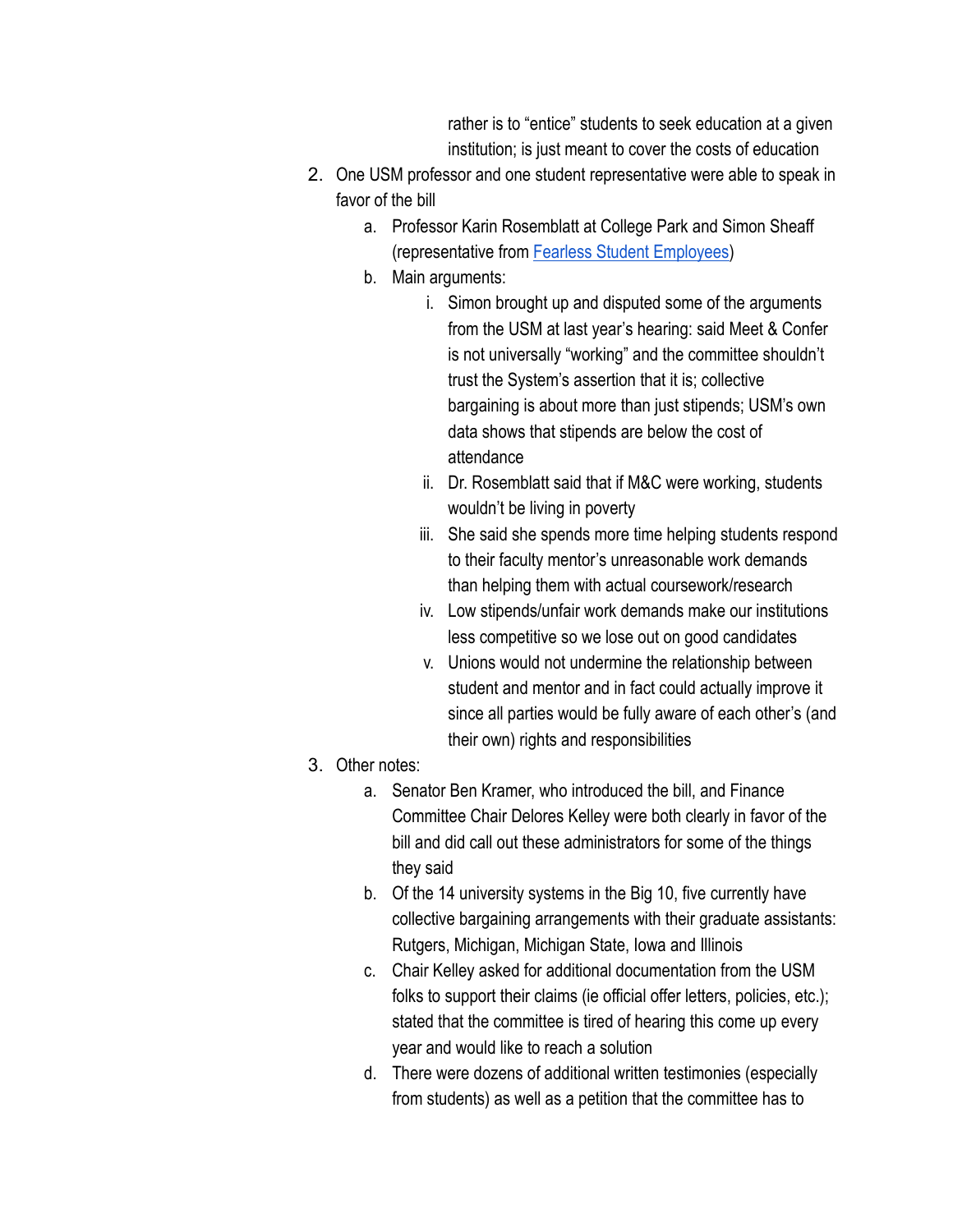consider in additional to these oral testimonies

- e. As far as we're aware, UMB did not provide testimony. The GSA was also not given the opportunity to provide testimony. We have requested a copy of the USM's official response
- f. Next step is for the committee to vote on whether to pass the bill to the MD Senate floor for discussion and another vote. If passed there, it then goes to MD House of Delegates for discussion and a vote (can go back and forth between House & Senate if House wants to add amendments). After approval by both chambers it would be sent to the Governor. The Governor can veto within 6 days, and a veto can be overridden by three-fifths vote of the House/Senate membership
- 4. You can watch the full video of the hearing [here](https://www.youtube.com/watch?v=IXC_tOQSM8c&t=1860s) (30:55 1:16:28)
- c. Student concerns panel with Dr. Flavius Lilly (instead of Dr. Roger Ward)
	- i. January 31st, 5:30-6:30 PM, but the video should be [posted here](https://www.umaryland.edu/usga/events-and-meetings/umb-community-discussions/) soon if you missed it and would like to watch!
	- ii. Some topics discussed: reasoning behind mandatory in-person classes, accommodations if unable to attend classes in person, the process for student loan disbursement, textbook delays at the bookstore and library, places to eat safely on campus, in-person commencement
	- **iii. If you received home COVID test kits from your program that expire in February 2022, that expiration date has been extended to May 2022**
		- 1. Dr. Lilly said that, because these are under emergency use authorization, the FDA collects data on their shelf-life every three months and extends shelf-life when possible. These might actually have their expiration dates extended further beyond May. He did not comment on whether the University plans to distribute additional kits in the future
	- iv. The HS/HSL library will soon be extended its weekday hours and adding back weekend times to 8 am - 8 pm daily
- d. Meet & Confer updates

*Meet and Confer is a committee of students chaired by the GSA President that meets monthly with Dr. Bruce Jarrell (UMB President), Dr. Roger Ward (Interim Provost, Executive Vice President & Dean of the Graduate School), Dr. Erin Golembewski (Senior Associate Dean of the Graduate School) and other campus leadership*

- i. Last meeting occurred Dec. 16th; our January meeting was postponed until tomorrow, Thursday February 3rd at 8 AM
- ii. Planning to focus on COVID-19 concerns
	- 1. New student quarantine guidelines
	- 2. Mask & testing availability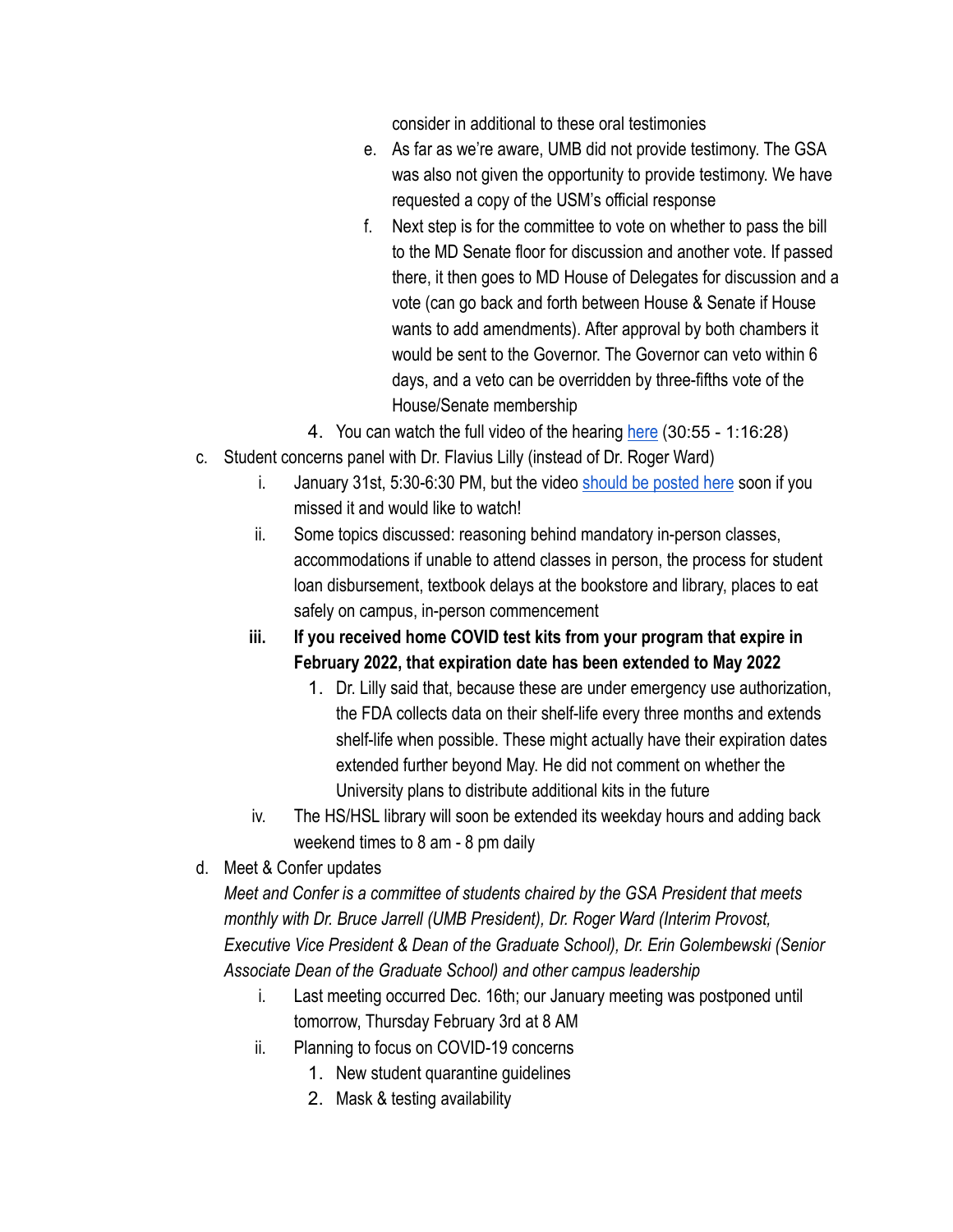- a. Has everyone received 2 KN95s and 2 rapid tests from your program? **Please let one of us know (or type in the chat!) if you or anyone you know did NOT receive new masks & rapid tests in January!** We will get them to you ASAP
- 3. On-campus activities (classes, seminars, lab meetings, etc.)
- 4. UMB COVID-19 Hotline–reporting of case numbers to the campus community and to the Health Department
- e. USMSC Updates

# *The University System of Maryland Student Council meets monthly and includes two representatives from each USM Institution (UMB's are the GSA and USGA Presidents)*

- i. Last meeting occurred Dec. 6th; January meeting was canceled
- ii. Next meeting is Feb. 13th
- f. Campus Safety
	- i. Last Citizens Advisory Board meeting occurred Jan. 24th
	- ii. Safe Ride drivers and mask wearing
		- 1. UMPD plans to address this with progressive discipline
	- iii. Campus public safety survey
		- 1. Survey officially closed, only 10% response rate
		- 2. They're working through written responses now–will go over the results at our next meeting
		- 3. Some initial thoughts based on common responses: lighting, visibility, desire for a system like Hopkins with security booths
	- iv. New camera system
		- 1. Decided on the analytical software that College Park has been using for the past two years
		- 2. No facial recognition, can identify things like a certain type of car
			- a. Going to follow up on the "suspicious gait' concerns now that a software package has been chosen
	- v. Outdoor lighting on campus
		- 1. All of the campus-owned lights were replaced with brighter LEDs over the past few months
		- 2. Remaining lights had to go through the city, but the agreement has just been finalized and light placement will begin shortly
	- vi. Student address data to adjust Safe Ride/Walk perimeters
		- 1. Another delay because the University's "map person" has left UMB
	- vii. Next meeting TBD? (sometime this month!)
- g. UMB Shuttle
	- i. Last meeting should have been January 12th
		- 1. Was abruptly canceled without explanation; my emails have not been